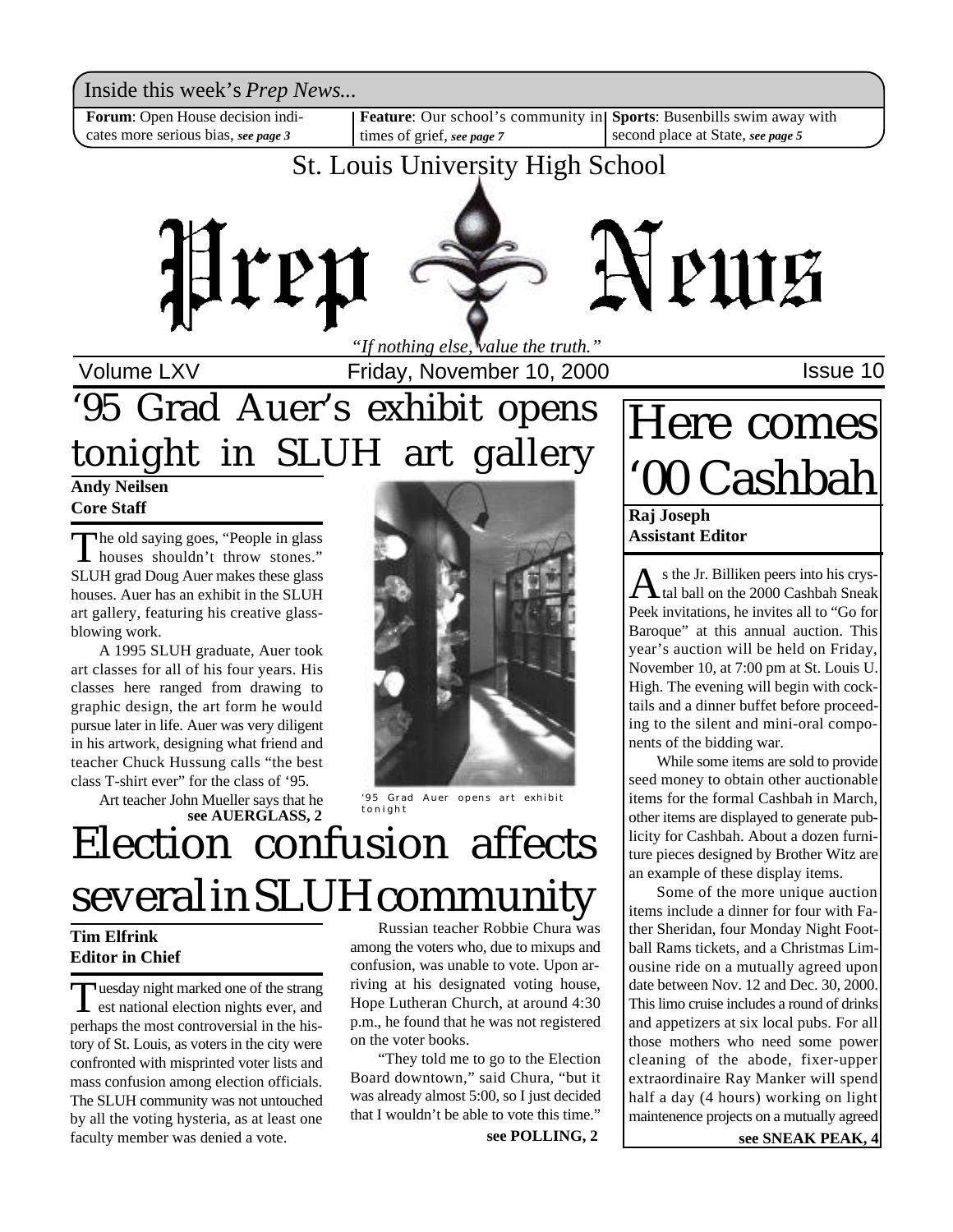## **News** November 10, 2000 POLLING

#### (from1)

However, Chura's story took another turn when he heard that the polls were ordered to stay open until 10:00 p.m. instead of 7:00 p.m., a change which influenced many voters to come back. Chura decided to head for the Election Board headquarters downtown to try to vote, arriving there around 7:45 p.m. and lining up on the sidewalk outside the building.

"I was the second-to-last person in line before the police cut everyone off from the building," said Chura.

Sergeant Dan Zarrick, a 1986 SLUH graduate and brother of science teacher Patrick Zarrick, was one of the officers assigned the duty of controlling the crowd around the election committee's building and stopping the flow of voters.

"There were a lot of disenchanted

### AUERGLASS

#### (from 1)

recognized Auer's talent immediately. Auer only consented to Mueller's assertion when he had his pick of art schools after he graduated. The art department was especially pleased that, after working for more than two months setting up the exhibit, Auer agreed to set up the exhibit a week early to display it at Open House.

While Auer has loved art his whole life, his focus has become more centered in recent years. He attended the University of Kansas for two years, where he majored in graphic design, particularly industrial design. This field deals with the design of products, which attracted Auer because he "enjoy(s) building 3-D objects."

During his first year at KU, Auer was exposed to his future love, glassblowing. His industrial design instructor took the class on a field trip to a glassblower's studio off campus. Auer's love of 3-D design surfaced again, as he says he was "immediately hooked" on glassblowing when he first saw it.

Auer began to hang around his instructor's glassblowing studio, watching and learning. After months of waitvoters who were turned away even though they had heard on the radio that the polls would be left open until 10:00," said Zarrick.

This group included Chura, who was initially included in the group allowed to remain in line to vote at the Election Committee office, but was later informed that he had arrived too late to cast a ballot.

"We waited in line for about half an hour and then an election official came outside and said, 'Sorry, you can't vote,'" said Chura.

The confusion of the evening stemmed from a judge's initial decision to extend the voting time until 10:00 p.m., a decision later rescinded by a higher court. These decisions were not well communicated to those running the polling place, creating equal confusion among officials and voters, and paranoia and indignation among the candidates. Bill Federer, class of '75, was running for a Congressional seat from Missouri and was among those trying to discern what was occurring.

"We were all standing around and Bill Federer walked up with some lawyers and videotaped everything that happened," said Chura. "He told us to vote, but that all our votes would be taken to court. Democrat lawyers came up later and took all of our names, and told us that they would sue if we weren't allowed to vote."

The chaotic picture painted by Chura's experience was echoed by Dan Zarrick's memories of the night, an election night which most will probably never forget.

"There was lots of confusion from the poll workers," said Zarrick. "Unfortunately, the ball has to be placed in the Election Board's court to be prepared for the large turnouts."

this year's competition.

The exhibit itself is a glass wall with many colored vases and glass cups protruding form the clear glass panes. This piece is particularly large, as Auer likes to use all different sizes and media in his artwork. He tries to "find ways of using traditional vessels in un-traditional ways." Only the beauty of the exhibit can equal its uniqueness.

Auer now holds three jobs, and is still uncertain as to where his degree and experience will take him. He teaches glassblowing two days a week at Washington University and works part-time at MIRA Digital Publishing doing graphic design work. He also sells some of the glass creations that he has wrought, and loves the glassblowing even more than the money he makes. Though the future is not clear, Auer hopes to "advance (his) personal work" as well as help to "(educate) others in the art of glassblowing."

Doug Auer's glass exhibit will appear in the SLUH art gallery beginning with a opening reception on November 10 and running at least through December 1.

All are invited to the reception at 7:30 tonight. The gallery will be opened school days from 6:30 a.m. until 4:00 a.m.

ing, the instructor gave in and let him try his hand at it. Because of the super-heated ovens required to melt glass for glassblowing, this art is very expensive, and as this studio was off-campus, KU did not offer the materials necessary for glassblowing. For this reason, Auer could not gain more experience with his instructor.

This was by no means the end, as his instructor suggested that he transfer to another university which could provide him with glassblowing furnaces and tools. Auer took his advice and transferred to Southern Illinois University Carbondale.

SIUC gave Auer the excellent advantage of pursuing his degree in Industrial Design while also allowing him develop his newfound interest. He finished his Industrial Design degree last May, and continues to polish his glassblowing skills.

The exhibit that will appear at SLUH is actually Auer's entry to the Rickert-Ziebold Competition at SIUC. This competition is open to senior art majors at SIUC, featuring a \$20,000 prize for the winners. The judges choose as many winners as they wish, and the purse is equally divided among all of them. Auer was one of ten winners from the 24 applicants in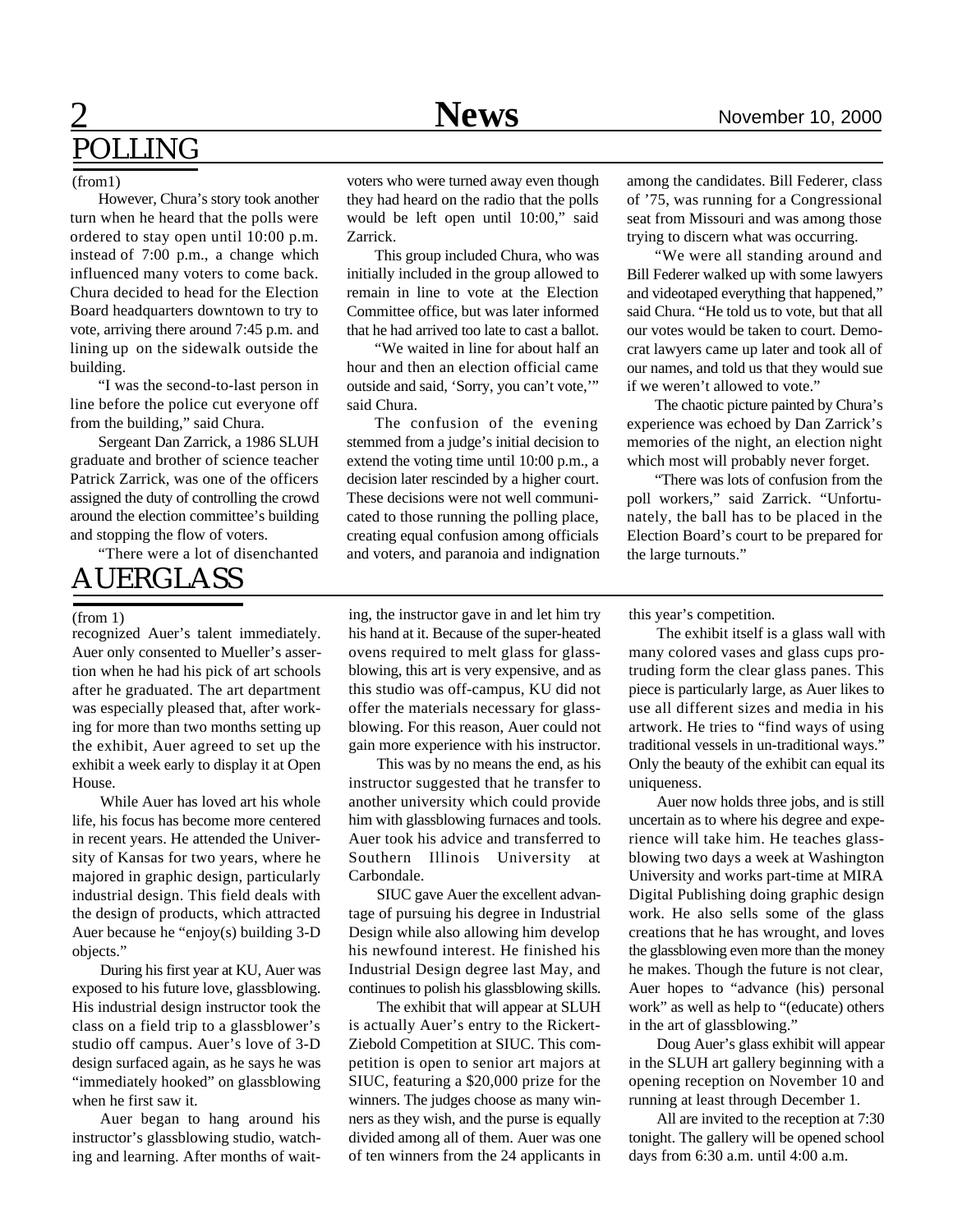## November 10, 2000 **Editorial** 3

## **Commentary**

Elfrink wonders about school's attitude toward urban campus

#### **Tim Elfrink Editor in Chief**

Last Sunday, SLUH tried to put its best face forward for the hordes of prospective students which swarmed our hallast Sunday, SLUH tried to put its best face forward for the ways. A curious choice was made in the process, one which, while it may not be major, I take issue with.

As the tour guides led groups through the main corridors, they were told to show students any classroom on the west side of the second floor, but instructed to avoid those in the eastern hallways because the view of the upper field was considered more attractive than the view of the alley and houses found to the east of the school.

Makes sense, right? The tour guides wanted to keep the tours under an hour by only visiting one classroom in the main building, as lots of folks had other schools to visit that afternoon. So if it comes down to a choice between a window facing the green upper field or the not-quite-as-green alley, why would anyone choose the latter?

But I would suggest that the contents of the classroom should be of far greater import than the view from the windows, and the east side of the school offers the two or three most visually intriguing and exciting classrooms in the entire school. The average eighth grader would be infinitely more impressed by the incredible artwork and Irish decoration of the Irish Literature room or the fertile plant life and classic sculptures of the Magistra's Latin Shrine than by an anonymous room with a few posters and a pretty view.

The choice of the tour routes is not a huge issue, and should by no means be agonized over, but I think it points to a larger and far more important trend. These classrooms were overlooked because they face a typical urban view of an alleyway and some backyards. Sure, the upper lot offers a more palatable view, but it's time to face the shocking truth: SLUH is located in the city!

This paper recently published an extensive editorial on the numerous and great benefits of such an urban campus, and choices like the one about the tour route, however minor, lead me to believe that a larger mindset is work: an unconscious desire to completely separate the SLUH campus from the city that defines us and makes us unique. Our school has agressively bought surrounding residential land for 15 years now, and the Vision 2000 plans released this year, however wonderful they sound, seem destined to transform SLUH's campus into a sprawling, tree-lined facility fit for any suburb known to humanity. I don't mean to suggest that there's anything inherently wrong with such a campus; of course green space and larger facilities are appealing. But is something in our school's identity lost by pretending we're not located in the middle of a bustling city?

Perhaps I draw too large a conclusion from an insubstantial base of facts, but, to backtrack a bit, I know for certain that I have always enjoyed the classrooms which face the alley far more than those facing the upper lot. The view from these windows represents all that is right about an urban campus. I love to sit in a class and suddenly realize that right across the street someone is doing some yardwork, someone else is waiting for a school bus on the corner, and all the while a trash truck is noisily rumbling by. In these moments of typical urban activity, it's easy to see how our school is a member of the surrounding community. Isn't this neighborhood connection exactly what is lacking from a school like DeSmet, which has a campus, however lovely, that is completely isolated from the city of St. Louis?

Only time will tell how Vision 2000 will affect the atmosphere and appeal of our school, but for now I say: cherish your alleys, SLUH, for they make you unique.

## LETTERS TO THE EDITOR Albrecht decries student theft at SLUH

#### To the Editors:

Within the SLUH community, the problem of stealing is a prevalent and ridiculous one.

In my three-plus years here at SLUH, I have heard numerous theft stories. One guy's pants were stolen a couple of years ago during gym class, as he apparently forgot to lock his locker. He found them in a locker at the other end of the room, his wallet inside, minus thirty dollars. Another story is from my freshman year, when a book bag was stolen, full of stuff. The student involved forgot about the bag until junior year, when he was called to the office to pick it up. The bag had apparently found its way into one of the light fixtures in the locker room, only to be discovered two years later, minus all the books inside.

These are just two examples, but I am sure that every one of us has more we could share. Stories like these explain the absurd number of signs in the locker room: WE HAVE ZERO TOLER-ANCE FOR STEALING, and LOCK YOUR LOCKER, DON'T ASK FOR TROUBLE. They are everywhere. You can't escape them. Our locker room looks more like that of a juvenile detention center than a Catholic high school. And locker room theft still persists, although pants and money disappearing during gym only begin to describe the problem.

One of the first things alumni and teachers will say about the student body of the U. High, as a whole, is that academic success is a competition. We toil and study and strive to be the best, or at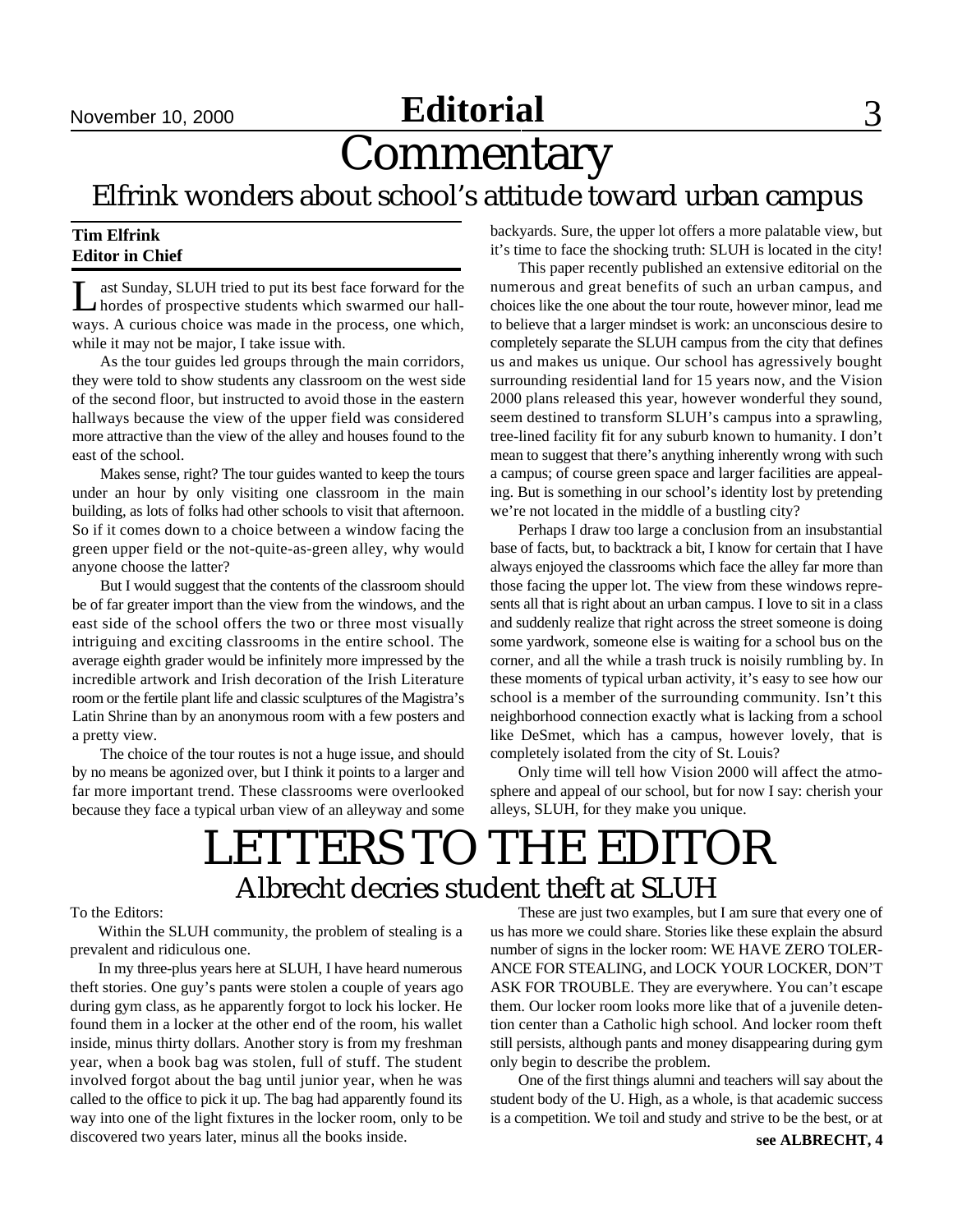### SNEAK PEEK

#### (from 1)

upon date no later than December 31, 2000.

The last item the Mothers' Club would like to highlight is a three-foot tall, Belsnickle (German for "Santas in fur"), fur-suited Santa that is hand-stitched, hand-painted and finished off with a mohair beard and hair. The mother of freshman Christopher Smith, Margaret Smith, who recently passed away, made this Santa

### ALBRECHT

#### (from 3)

least in the top ten percent of the class, which also leads to a good number of problems in the way of stealing. Calculators, books, rulers, and pens are all illegally attained from lockers, the hallways, the cubbyholes outside the cafeteria. And why? Because they offer a way to get ahead. You lost your Spanish book. Oh, just hang out by the cafeteria; you'll have one by third period. Your calculator broke? Switch it with somebody's in his unlocked locker.

With the level of competition in this school, students sometimes put personal interest over being men for others. One student had a page from his Spanish workbook torn out, but only the page that was due that day. Somebody didn't have the workbook and needed to do the homework, and his was the first book they saw. The thief gave no thought to the owner of the workbook, or that the owner also intended on using the page. This kind of behavior resembles that of a four-yearold child, lacking any direction other than one student's selfish needs.

Survival of the fittest, my friends, is reducing some of the best and the brightest St. Louis has to offer into nothing more than conniving beasts. But how can we fix this problem? Easy. Take care of your stuff. If you don't want something stolen, secure it. If you see someone stealing something, turn him in.

The problem is that many of the thieves—and they aren't numerousas her first contribution to the auction.

This year, Rob Fischer '99, radio personality "The Fish" of KFNS Radio, will serve as auctioneer. Tom O'Meara, father of senior Tom O'Meara, and Robert Macauley, father of senior Mike Macauley, will assist "The Fish" in his auctioneering duties. Once again, counselor Dave Mouldon's band "The Old Kids on the Block" will provide musical entertainment.

don't see the wrong in taking somebody's cookies from their lunch bag, or confiscating a ninety dollar calculator that had fallen on the floor. These people need to be shown that their behavior puts them below Jr. Billiken status, below any respectable status. If we cannot fix the problem by preventing it in the first place, we can prevent it by bringing the violators to the forefront, exposed for the school to see.

Dr. Bannister, Fr. Sheridan, and Mr. Zinselmeyer all expect us to act like we belong at the U. High. The faculty expects us to act like we belong at the U. High. Mr. Clark expects us to act like we belong at the U. High. But most importantly, we expect each other to act like we belong at the U High. A higher standard calls each one of us to look out for the guy next to us, even if he is not a friend.

Unity is how to rid ourselves of missing books and twenties, as we have nothing to worry about if we only watch each other's backs. We can all come together as the Jr. Bills of St. Louis University High, and a good first step is to not take other people's stuff.

Proud To Be A Jr. Bill, Tony Albrecht, '01



"There is of course a certain amount of drudgery in newspaper work, just as there is in teaching classes, tunneling into a bank, or being President of the United States of America." -James Thurber

## *Prep News salutes faculty veterans*

#### **Compiled by Dan Lavo Reporter**

#### **Tom Becvar (1971-72)**

- drafted during Vietnam
- mathmetician/statistics assistant
- general equipment testing—Fort Lee, VA
- weapons testing—Aberdeen Proving Grounds, MA

#### **Charles Busenhart (1969-71)**

- drafted
- Marine Corps—Infantry (radio man)
- Legal Clerk Court Reporter

#### **Brother Richard Witzofsky (1951-53)**

- served in Korea, near the town of Suwan
- Military police—desk sergant

#### **Daniel Shelburne (1960-70)**

- '69-'70 in Vietnam
- Located near Ben Cat, Base Camp in Lai Khe
- Combat Engineer—demolitions
- Wounded at least twice
- earned Soldiers' Medal

#### **Raymond Manker (1964-68)**

- 13 months in Japan
- 8 Months in Vietnam (Chu Lai)
- Marine Corps- Aviation Supply

#### **Mark Tychonievich (1972-75)**

- 1st Infantry in Ft. Riley, Kansas and in Bavaria, Germany
- Field Artilery Unit—operation sec tion (found targets for artilleries)

#### **Al Teske (1970s)**

• MP in Vietnam

#### **Tom Brandy (1953-55)**

- Korea
- Army Corps of Engineers—combat engineer (built bridges and roads for the army)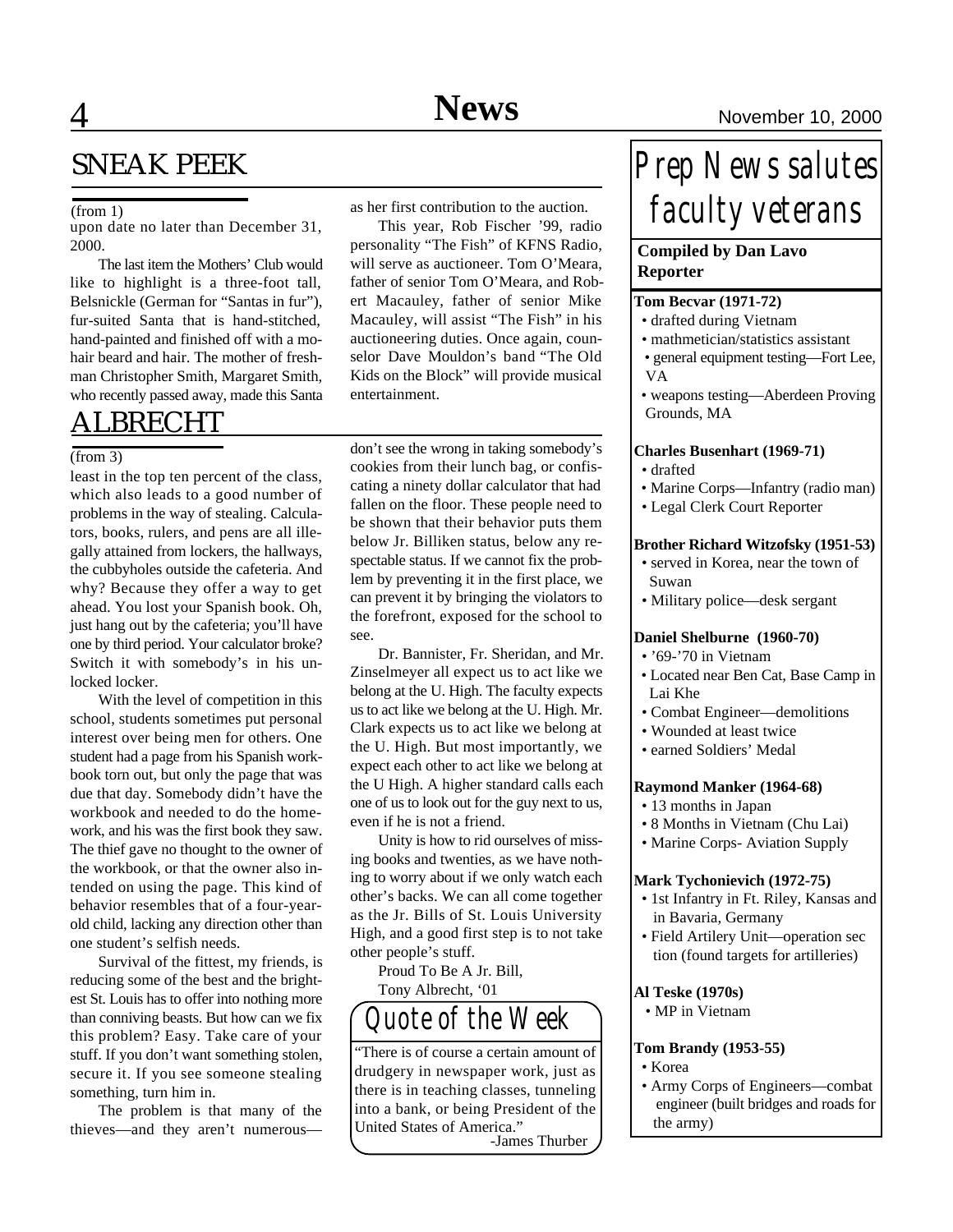## November 10, 2000 **News** 5 Aquajocks splash away with second at state

#### **Jeff Dueker Reporter**

 $\bf B$  ottom line: SLUH was ranked third,<br>and we finished second. That, any ottom line: SLUH was ranked third, way you slice the polo ball, is an upset and a major accomplishment for SLUH Polo. And so the tale begins: once upon a shot clock, in the chlorine-infested swamp of the RecPlex, there were noble warriors laden in blue latex, and they called themselves the Jr. Bills.

Section 998 of the Catechism of the Catholic Church best prophesies SLUH Polo's destiny in the state semi-final last Friday: "Who will rise? SLUH will rise, and to Marquette, the resurrection of Judgment." Regardless of whether or not this is actually written in the Catechism (it's not), SLUH still upset Marquette 7-3, surprising the fans and themselves.

SLUH led early in the game, 3-2, with Marquette's two goals scored by Tim Patrick, their best player and arguably one of the best players in the state. Fortunately, Patrick was subsequently shut down for the rest of the game. He scored only one more goal in the second quarter, and then, like a neglected iMac, fell asleep for the rest of the game, while SLUH's offense kept going strong.

#### **Kevin Moore Core Staff**

A fter winning the state championship<br>for four consecutive years, the St. fter winning the state championship Louis U. High racquetball team faces a difficult task this year amidst high expectations.

The players and coaches, however, anticipate strong play in the league and another high finish in the state tournament.

With the loss of a strong senior class last year, "a lot of the other teams seem to expect us to be weak, but we are expecting a strong showing," said varsity coach Joe

The key in the game was making it impossible for Marquette players to pass or be passed to. There were many shotclock turnovers in SLUH's favor, simply because Marquette was unable to move the ball.

Two goals against Marquette came from junior Kevin Price, and another two came from now-awakened goal-scoring giant Charlie Maitz. As soon as it was evident that SLUH was going to beat Marquette, immediately thoughts turned to MICDS. They were the only team that SLUH had been unable to defeat, losing to them three times in the regular season.

The words of English clergyman, nonconformist and philosopher Joseph Priestly must have been on players' and coaches' minds alike: "To inherit the Water Polo State Championship, is to inherit the people, as if they were flocks and herds." Regardless of what that means, or if Priestly even wrote that in his *The Rights of Man*, SLUH knew how to win State: score goals, block passing lanes, and get back to defense. SLUH knew who was fast, who liked to shoot, and who played dirty. Now all SLUH had to do was win Saturday.

There was only one word to describe SLUH's play in the first quarter: violent. SLUH received five ejections to MICDS's



Nick Hellwig gets in the face of a Marquette player

one. Fortunately, MICDS was mostly ineffective at producing goals during SLUH's kickouts, scoring only two goals. SLUH, however, had three goals in the first quarter. That's right: the team was winning in the State final game, even with the serious disadvantage in kickouts. The tension was unbelievable. Everyone was thinking that this could be the defining moment in SLUH Polo, an upset State win against MICDS.

Things slowly deteriorated from there. First, senior Kevin Rose was charged with his third kickout, permanently removing him from the game. SLUH was unable to outscore MICDS in the second quarter, scoring just once to the Rams' three goals. SLUH also received two more ejections, while MICDS, playing just as

**see TWO , 8**

# Racquetbills have high hopes for 2000

Koestner. Koestner will reclaim the reigns of the varsity team after taking a year off.

Even though the varsity team has many young players due to a small senior class of racquetball players, Koestner said that there are "a lot of up-and-coming players who have made extraordinary progress since last year." With much young talent and a sturdy core of juniors and seniors, he expects success at the junior varsity levels as well as at the varsity level. "Our strength has always been in our depth," said Koestner.

The varsity team will return juniors Joe Sharamitaro, Kevin Moore, and Andy Schumert in the first three seeds. Sharamitaro placed third in the state tournament last year playing at seed four, and Moore and Schumert won state as a doubles team.

Juniors Mike Gau and Matt Soraghan, along with sophomore Chris Guilfoy and a doubles team of senior Tom Broekelmann and sophomore Mike Brand, join the varsity team. The team starts off the season against rival Kirkwood at Concord Sports Club next Tuesday.

Broekelmann said, "We may not be favored, but if everybody practices their hardest, anything can happen." Sharamitaro, who will be playing at the first seed, said, "I think if we have a lot of team unity, we will have individual and team success."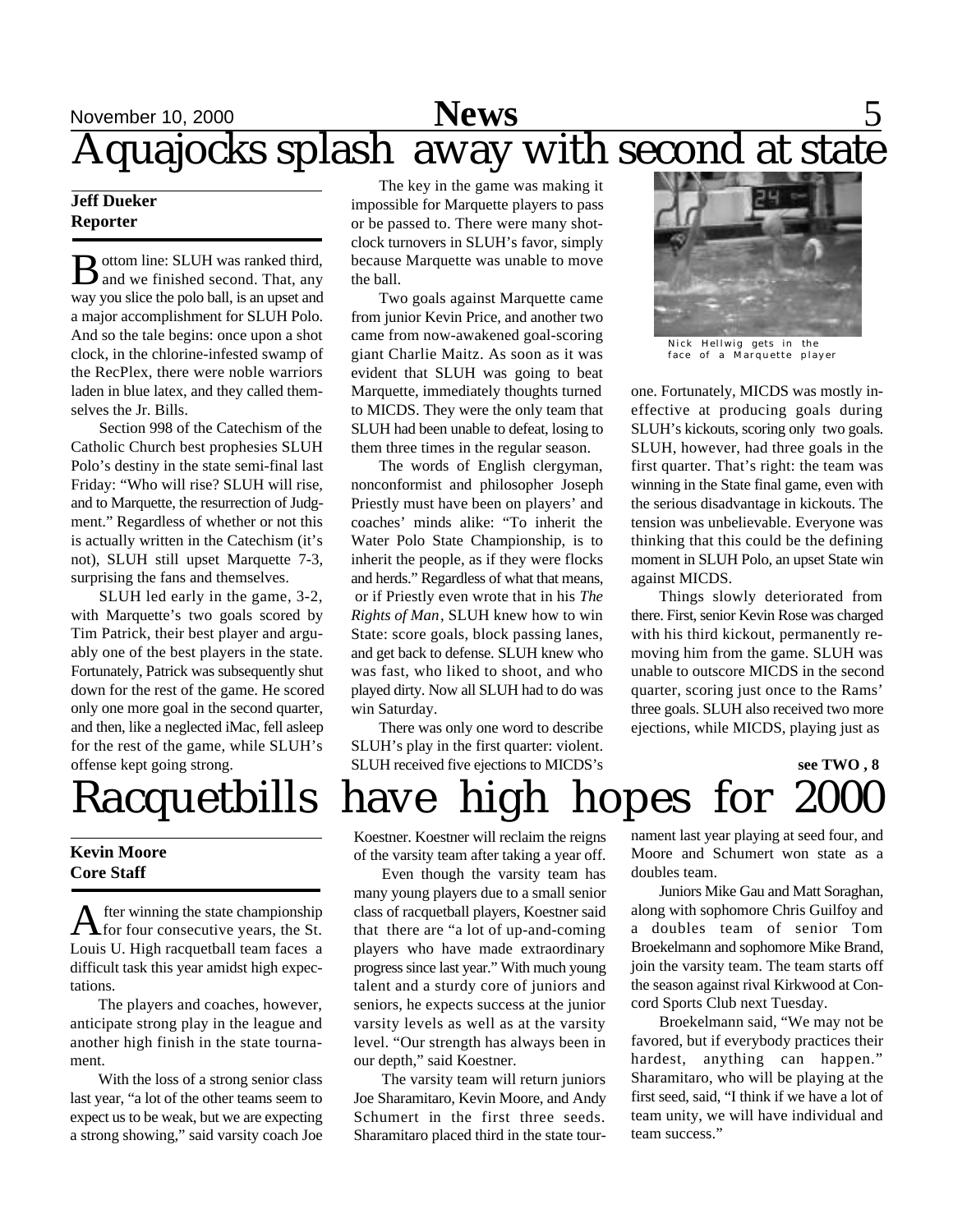## **6** News November 10, 2000 Cross Country runs to 6th place in state

#### **Matt Snively Sports Editor**

A fter homeroom last Friday, the var-<br>sity cross country team left the confter homeroom last Friday, the varfines of SLUH to embark on a journey that had been three months in the making: the trip to the state meet in Jefferson City.

After arriving in Jeff City, the team toured the course at the Oak Hills golf course in Hough Park, and the alternates ran an unofficial race against the alternates from DeSmet, Rockhurst, and CBC, where they performed very well. This race serves to give state-bound runners a taste of what is to come in their futures, and to get them aquainted with the tough Jeff City course.

After getting a good night's rest in preparation for the final race of the season, our boys were as "Ready to Run" as the Dixie Chicks. The weather conditions were ideal on Saturday morning, with moderate temperatures and clear skies above. It appeared that the race might be run in overcast conditions, but as the Bills approached the line the skies seemed to part over them, greeting them with bright,



warming sunlight that apparently enhanced the performance of the runners, as shown in the fast times recorded by all. Dave Godar ambles up a Jeff City hill.

The race leapt to an extremely fast start, as Chris Jefferson from Riverview jumped to an early lead by running his first quarter mile in sixty-three seconds. SLUH stayed in contention early with fine first miles from Tom O'Brien (23rd, 16:46), Ryan Hatch (51st, 17:01), and Leinauer brothers Dan and Pat. Once the race settled in, the Harrierbills got down to business and started picking off opposing runners. Dan Leinauer especially improved in the last 400 meters of the race, passing many runners and helping SLUH edge out Parkway West by six

## Gridbills bid farewell at 7-2

#### **Shawn Furey Reporter**

This past Friday's game against<br>Roosevelt High School marked the This past Friday's game against final game of a football season which was characterized by pride, toughness—both mentally and physically—and incredible tenacity. Friday's game was a chance to bid farewell to the courageous seniors and to offer a glimpse into the future of SLUH football by letting the juniors show their stuff. The Roosevelt Ruff Ryders put up little resistance.

The game started off in Jr. Bill fashion with Chris Finney picking off a pass and running it in for the early lead. The boys never looked back.

The Bills rolled up 47 points and their

rock of a defense yielded an insignificant eight points late in the game. The scoring came from a host of Junior Bills, including the first TDs of the season for captain Dan Chik and Brad Drakesmith.

The boys finished off the season 7-2 and as of now look like they will again finish in the *Post-Dispatch'*s top ten poll. This game served as a tribute to the unbelievable heart and determinataion this team displayed all year.

Captain, team leader, and possible guardian angel of the team Matt Sinclair said, "This is a good way to go out; I hate to see it end, but this fan support definitely helps."

Check out the *Prep News* next week for the season–ending wrap-up article, and thanks for supporting the team all year long.

points. His brother Pat also ran a spectacular race, finishing 57th, one place ahead of Dan. Dave Godar, a fixture on the varsity team, turned in a solid performance despite battling nagging injuries he had been fighting all year, finishing with a time of 17:23, good for 103rd place.

Godar later said about the race, "I never raced up to my expectations this season, because of the setbacks from my injury, but nevertheless I am glad I raced at the state meet because that was a goal of mine for four years."

#### **see CRISS CROSS, 8**

#### *MCC Football Honors* MCC Co-Player of the Year Matt Sinclair All-MCC First Team Stan Richardson Junior Matt Sinclair Senior Zach Schmitt Senior Steve Buss Senior Craig Schlaprizzi Junior Chris Finney Junior Adam Siebenman Junior All-MCC Second Team Dan Chik Senior Tim Boyce Junior Jeff Nonnenkamp Senior Alex Glennon Junior Nick Schulte Senior David Parker Senior Pat Juelich Senior Josh Maurath Senior All-MCC Honorable Mention Dossie Jennings Sophomore

| Sophomore |
|-----------|
| Junior    |
| Junior    |
| Senior    |
| Junior    |
| Senior    |
|           |

#### SLUH All-Academic

| Dan Chik          | Chris Finney        |
|-------------------|---------------------|
| Alex Glennon      | <b>Brad Johnson</b> |
| Jeff Nonnenkamp   | David Parker        |
| Mike Pettit       | <b>Ben Purcell</b>  |
| Zach Schmitt      | Nick Schulte        |
| Greg Scott        | Adam Siebenman      |
| Craig Schlaprizzi |                     |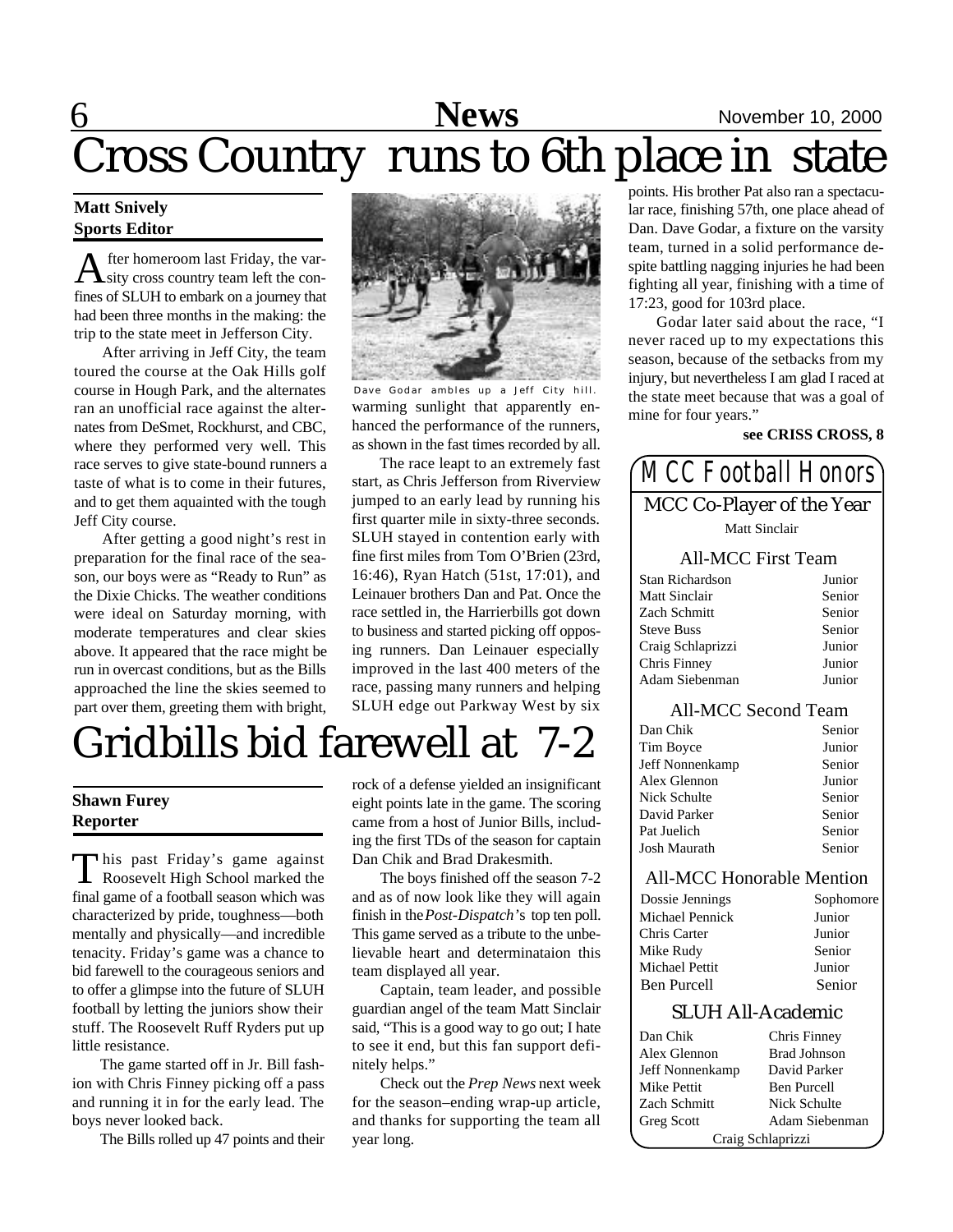## November 10, 2000 **News** 7 We've always banded together in times of tragedy, led by Jesuits and faith

**Justin Austermann Features Editor**

*Following Tim Stoverink's recent accident, each of us witnessed the impressive response to tragedy by the entire SLUH community—a response that did not go unnoticed by his parents and friends.*

Last Sunday, St. Louis U. High did its best to give area students a glimpse of the kind of school they may soon attend. Between the winding tour, the dazzling array of clubs, and the hundreds of students all done up in their Sunday finest, the open house impressed many prospective students. Hell, it impressed many current students.

But somewhere underneath all that sparkle is the essential spirit of SLUH. I do not mean "spirit" in the sense of bluepainted Friday night hooligans. Spirit involves the shared values that unite us as a community.

I guess it was sophomore year when that spirit first hit me a tragedy and a revelation. It was one of those unscheduled morning prayer services. By the time our class gathered that morning, we already knew: our classmate Chris Tackes was dead. The news hadn't really sunk in yet, but the crowded silence of the chapel left an indelible mark on each of us.

Out of all the consoling words spoken that day, out of all the prayers offered and tears shed, we began to realize that we had not been isolated by grief. There was a spirit that united us as a school community that was stronger than a mere shared experience. A spirit that arose in face of tragedy, that withstood the fire of grief. A spirit we didn't even know we had.

It is easy to become preoccupied by an everyday routine, and

### ANNOUNCEMENTS

On Friday, November 17 (during periods 4 and 5), Tim Chik's theology classes will be attending a presentation of the Missionary Image of Our Lady of Guadalupe in the SLUH Main Chapel. The event is open to the public, but especially to the SLUH community. Any students who have an unscheduled period during periods 4 or 5 are welcome to attend. Each class period will end with a rosary.

*I guess it was sophomore year when the spirit first hit me—a tragedy and a revelation*

in so doing, to become effectively isolated from 90% of the people with whom we share the halls. But when part of our community suffers, we all feel it. We felt it with Chris. We felt it last year with Bryan Murphy. We feel it with the Stoverinks now.

Far from being the result of some "social glue," the SLUH community's response to suffering stems directly from the Chris-

> tian values on which the school is based. But values are just words if we don't act, which is why our ministry to those who grieve is essential to the spirit that binds us together.

> Whenever tragedy strikes a member of the community, the Jesuits are the first to spring into action. Their ministry is two-fold: they represent both the Church and the school community. Their primary duty is to administer the sacraments, but their serivice to those individuals closest to the tragedy is invaluable.

> Grief can be debilitating. At the time when tragedy seems most overwhelming, when its shadow obscures both rationality and hope, the only consolation a griever

needs is the support of friends. They need to know that someone shares their sorrow, and that their prayers are not alone. Sometimes the only thing they need is someone to cry with.

And that is precisely when the community of St. Louis U. High has the most impact. Phone calls from concerned friends, daily mass intentions, tireless visits from the Jesuits, and the list goes on. In countless tiny ways, the SLUH community sustains and supports its grieving members.

For all our struggle to stand "above the rest" in academic circles and on the athletic fields, the remarkable spirit of community at SLUH often goes unnoticed until tragedy strikes. Yet in many ways, it is that spirit that defines us.

## *Election Quote of the Week*

## **BUSH WINS THRILLER!!**

-Wednesday's *Post-Dispatch* headline